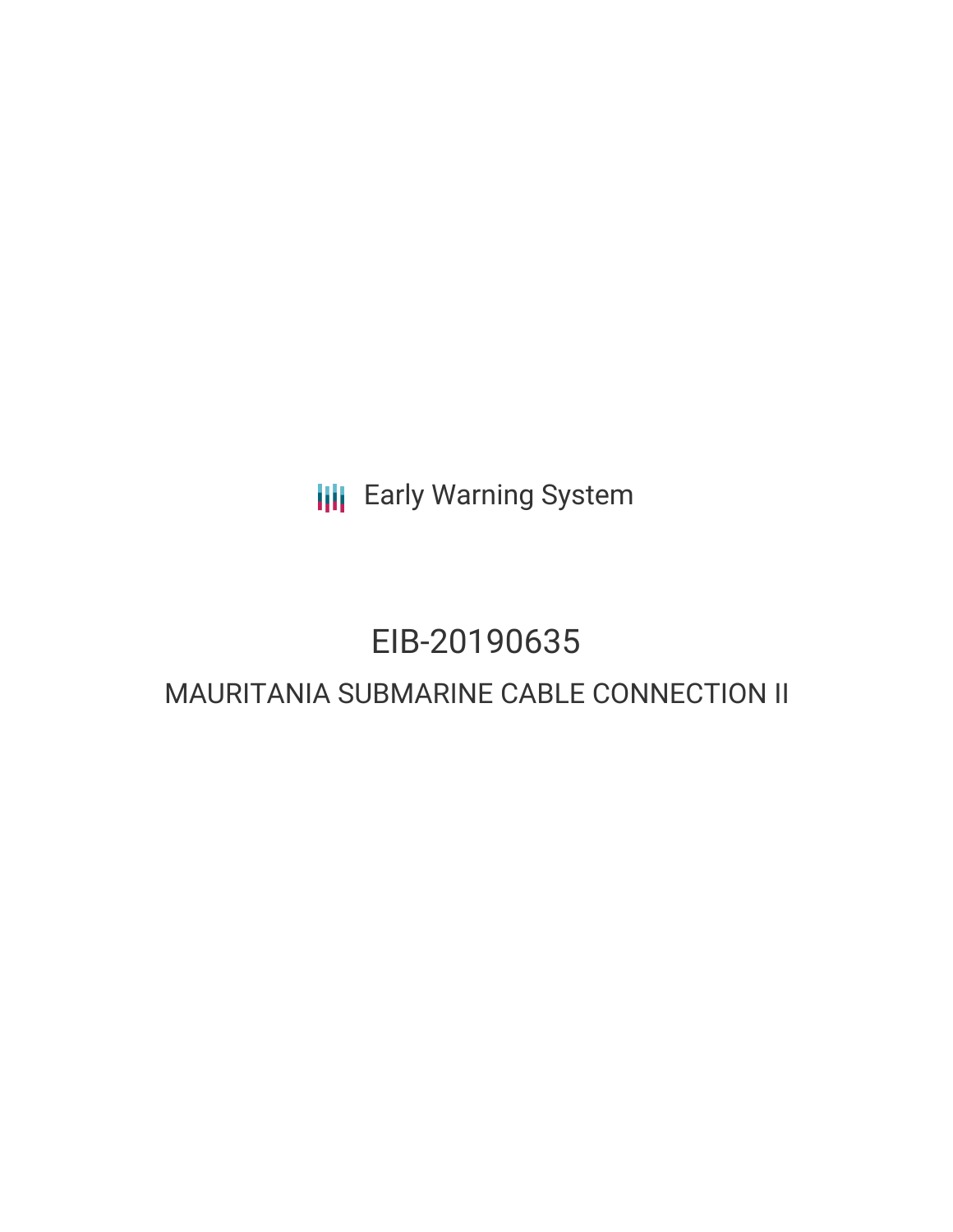

#### **Quick Facts**

| <b>Countries</b>               | Mauritania                     |
|--------------------------------|--------------------------------|
| <b>Financial Institutions</b>  | European Investment Bank (EIB) |
| <b>Status</b>                  | Proposed                       |
| <b>Bank Risk Rating</b>        |                                |
| <b>Borrower</b>                | REPUB. ISLAMIQUE DE MAURITANIE |
| <b>Sectors</b>                 | Communications                 |
| <b>Investment Type(s)</b>      | Loan                           |
| <b>Investment Amount (USD)</b> | $$27.26$ million               |
| <b>Project Cost (USD)</b>      | $$54.52$ million               |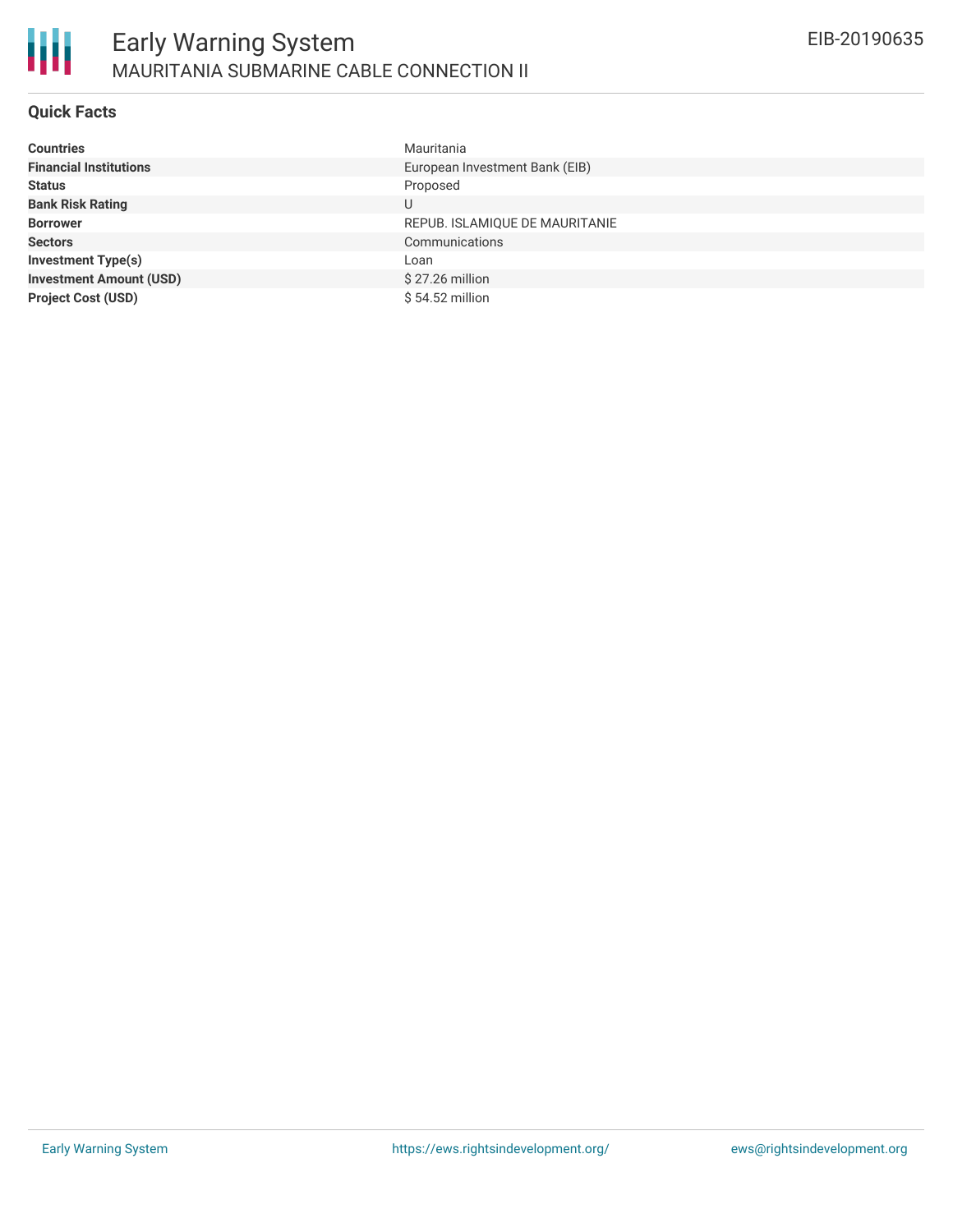



#### **Project Description**

According to bank provided information, the project concerns the deployment of a second international connection for Mauritania, which will consist of a combination of submarine and terrestrial cables. This new connection will provide a backup solution to the current single submarine cable connecting the country, as well as additional data transmission capacity to address rapidly growing traffic volume due to the expected increase in internet access demand in the country.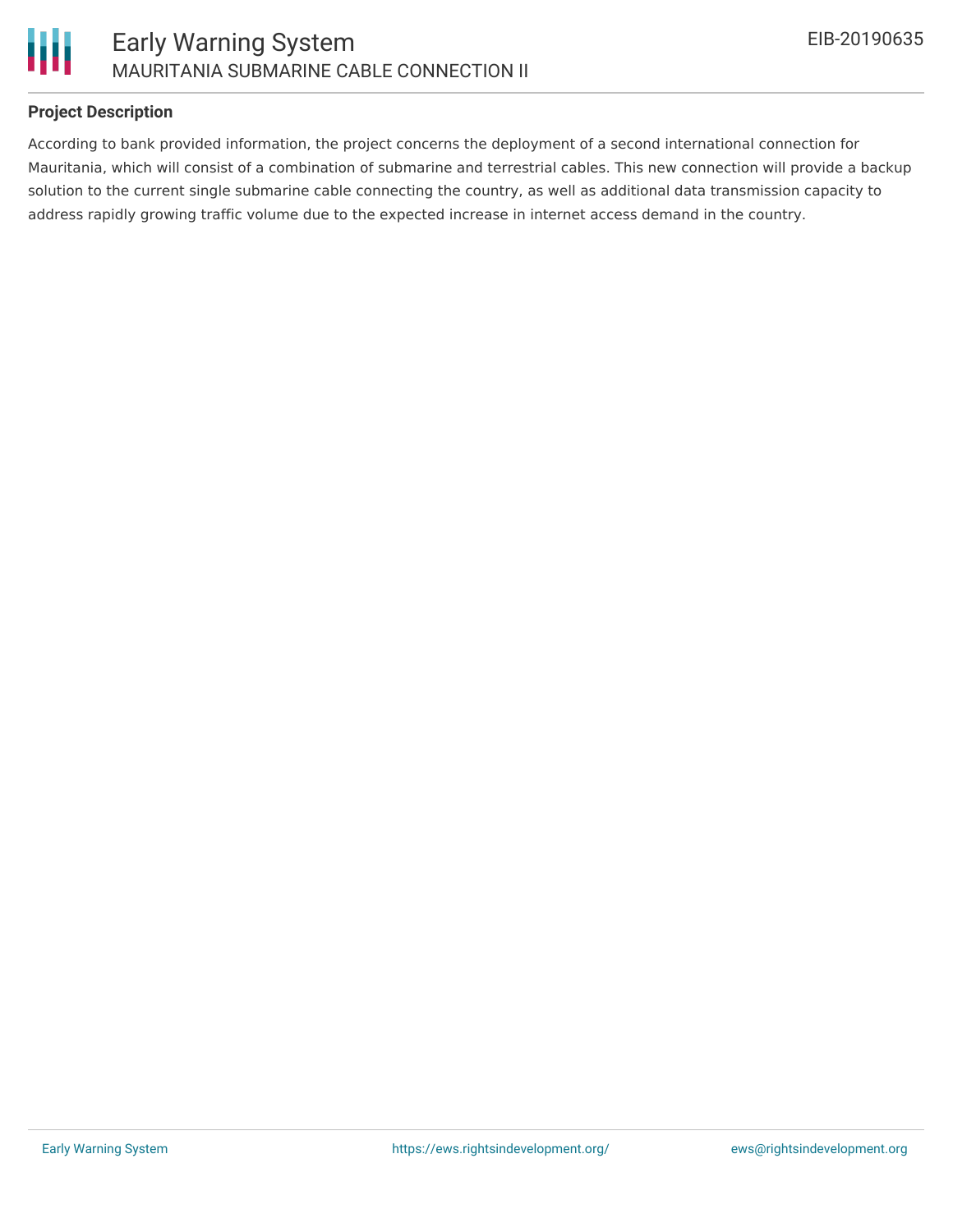

### **Investment Description**

European Investment Bank (EIB)